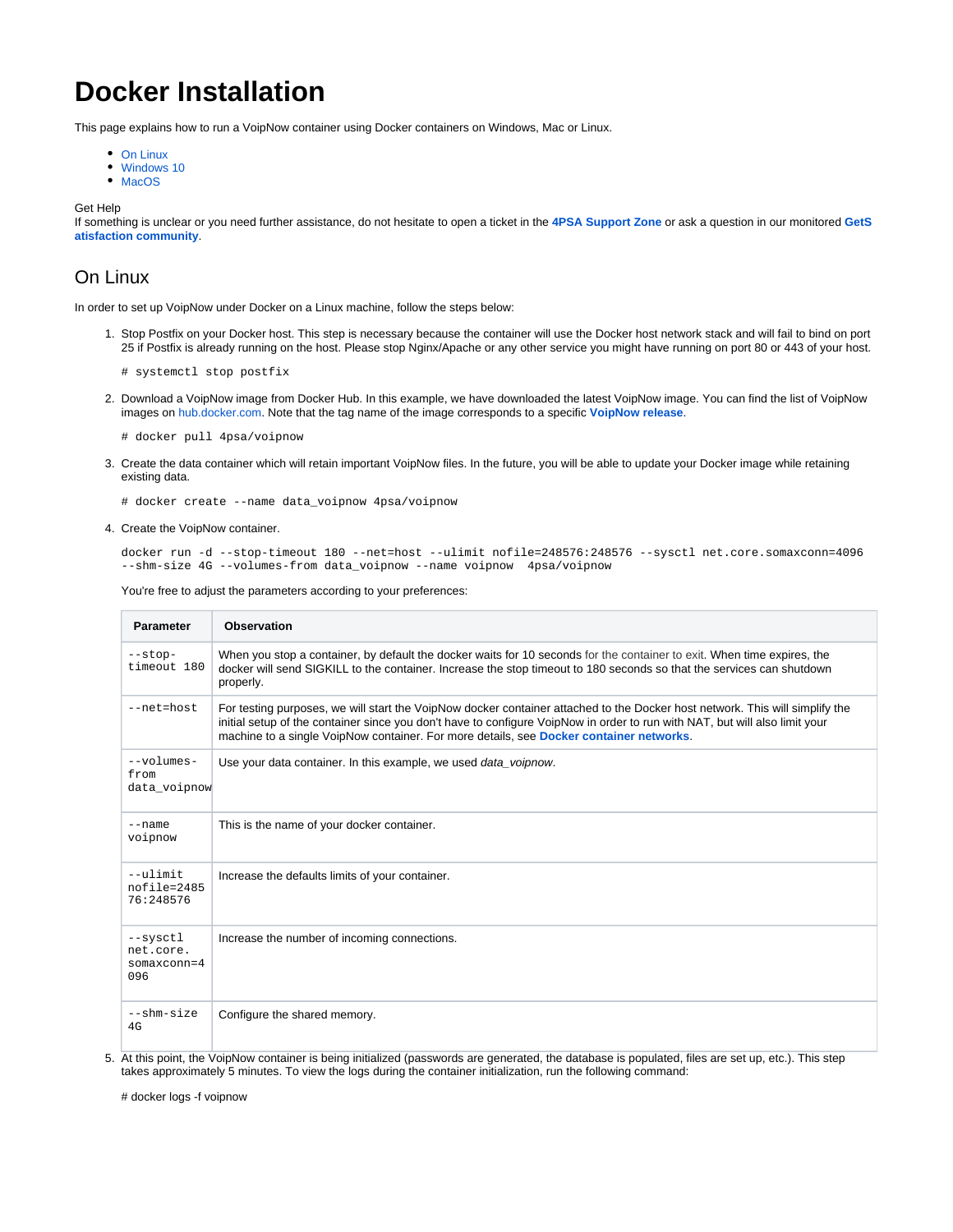\*\*\* Running /etc/rc3.d/S09dahdi... \*\*\* Running /etc/rc3.d/S10generate\_certificates... No DAHDI modules on the system. Not starting \*\*\* Running /etc/rc3.d/S12rsyslog... Starting system logger: [ OK ] \*\*\* Running /etc/rc3.d/S15voipnow\_postinstall\_scripts...

------- OUTPUT OMMITED --------

\*\*\* Running /etc/rc3.d/S77voipnow... Running in container, will not start... \*\*\* Running /etc/rc3.d/S80postfix... Starting VoipNow Web Management Interface: [ OK ] \*\*\* Running /etc/rc3.d/S85httpsa... \*\*\* Running /etc/rc3.d/S90crond... httpsa running... Starting crond: [ OK ] \*\*\* Finished initializing VoipNow container

6. Set the root password for the VoipNow container.

- # docker exec -t -i voipnow /usr/bin/passwd
- 7. At this point, you should be able to access the VoipNow webinterface at https://<YOUR\_DOCKER\_HOST\_IP>

Log in to the interface with the following details:

| Username: admin<br>Password: welcome                     |                                                                  |
|----------------------------------------------------------|------------------------------------------------------------------|
|                                                          | Login<br>L Username<br>Q Password<br>Forgot password?<br>Login > |
| 0.2017 4PSA, Inc.<br>Team collaboration by Hubgets, Inc. | <b>VOIPNOW®</b>                                                  |

8. To access the VoipNow terminal, you can SSH to the container with the following command:

# ssh -p 2222 root@<YOUR\_DOCKER\_HOST\_IP>

### <span id="page-1-0"></span>Windows 10

In order to set up VoipNow under Docker on a Windows machine, follow the steps below:

- 1. Open a shell, for example cmd.exe.
- 2. Download a VoipNow image from Docker Hub. In this example, we have downloaded the latest VoipNow image. You can find the list of VoipNow images on **[hub.docker.com](https://hub.docker.com/r/4psa/voipnow/tags/)**. Note that the tag name of the image corresponds to a specific **[VoipNow release](https://wiki.4psa.com/display/VNDOCS30/Release+Notes)**.
	- > docker pull 4psa/voipnow
- 3. Create the data container which will retain important VoipNow files. In the future, you will be able to update your Docker image while retaining existing data.
	- > docker create --name data\_voipnow 4psa/voipnow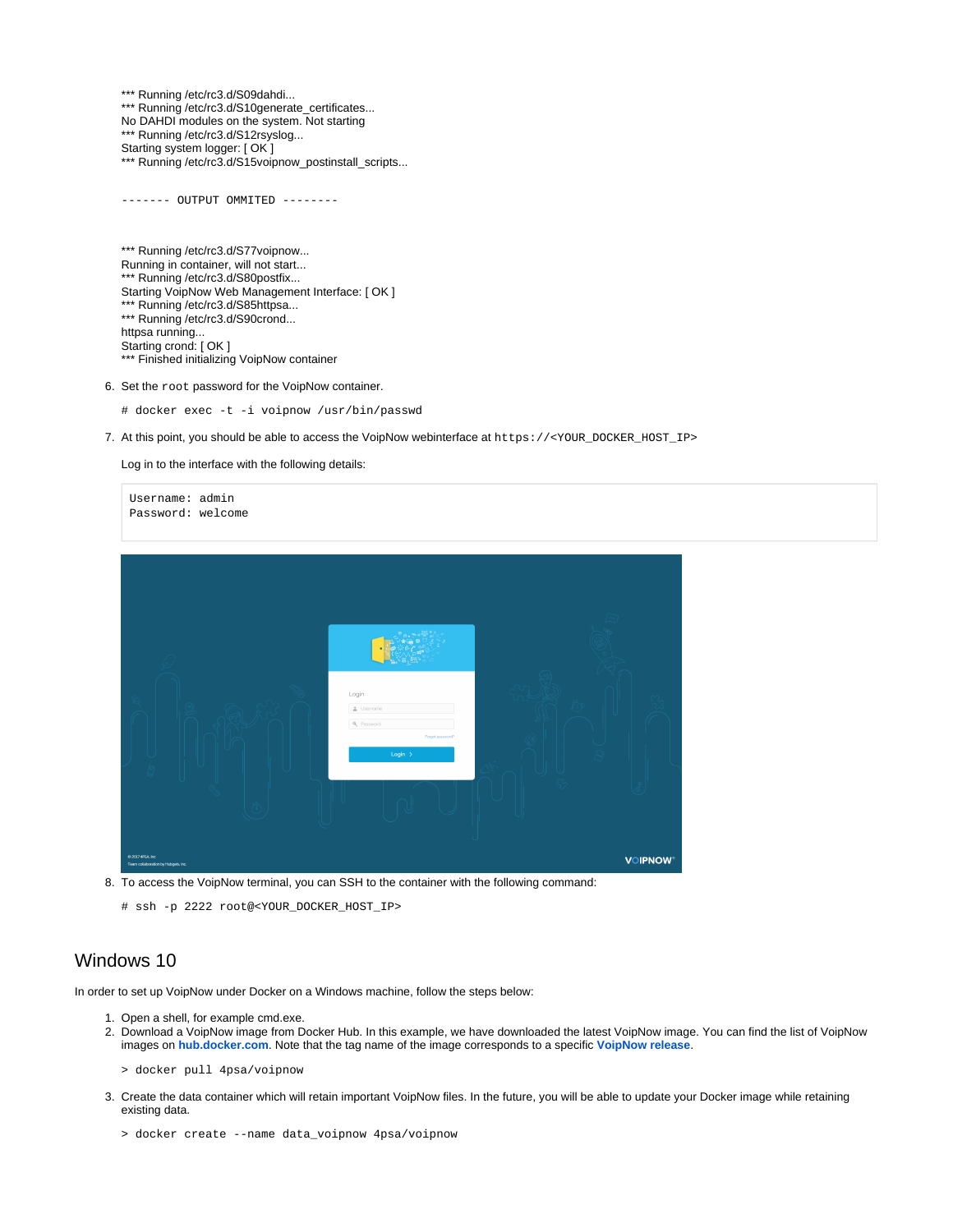#### 4. Create the VoipNow container.

> docker run -d --stop-timeout 180 --net=host --ulimit nofile=248576:248576 --sysctl net.core. somaxconn=4096 --shm-size 4G --volumes-from data\_voipnow --name voipnow 4psa/voipnow

5. At this point, the VoipNow container is being initialized (passwords are generated, the database is populated, files are set up, etc.). This step takes approximately 5 minutes. To view the logs during the container initialization, run the following command:

```
> docker logs -f voipnow
*** Running /etc/rc3.d/S09dahdi...
*** Running /etc/rc3.d/S10generate_certificates...
No DAHDI modules on the system. Not starting
*** Running /etc/rc3.d/S12rsyslog...
Starting system logger: [ OK ]
*** Running /etc/rc3.d/S15voipnow_postinstall_scripts...
```
 $------$  OUTPUT OMMITED  $------$ 

```
*** Running /etc/rc3.d/S77voipnow...
Running in container, will not start...
*** Running /etc/rc3.d/S80postfix...
Starting VoipNow Web Management Interface: [ OK ]
*** Running /etc/rc3.d/S85httpsa...
*** Running /etc/rc3.d/S90crond...
httpsa running..
Starting crond: [ OK ]
*** Finished initializing VoipNow container
```
- 6. Set the root password for the VoipNow container.
	- > docker exec -t -i voipnow /usr/bin/passwd
- 7. Find the IP address of the container.

> docker exec voipnow ip a sh dev hvint0

4: hvint0: <BROADCAST, MULTICAST, UP, LOWER\_UP> mtu 1500 qdisc mq state UP qlen 1000

link/ether 00:15:5d:03:e3:0a brd ff:ff:ff:ff:ff:ff:ff

inet 10.0.75.2/24 scope global hvint0

valid\_lft forever preferred\_lft forever

inet6 fe80::215:5dff:fe03:e30a/64 scope link

valid\_lft forever preferred\_lft forever

Username: admin

8. Now you should be able to access the VoipNow webinterface at https://<YOUR\_DOCKER\_HOST\_IP> Log in to the web interface with the following details:

| Password: welcome                                                                |                 |
|----------------------------------------------------------------------------------|-----------------|
| Login<br>$n =$ Username<br>Q Password<br>Forgot password?<br>Login $\rightarrow$ |                 |
| 0.2017 4PSA, Inc.<br>Team collaboration by Hubgets, Inc.                         | <b>VOIPNOW®</b> |

9. To access the VoipNow terminal, you can SSH to the container with the following command: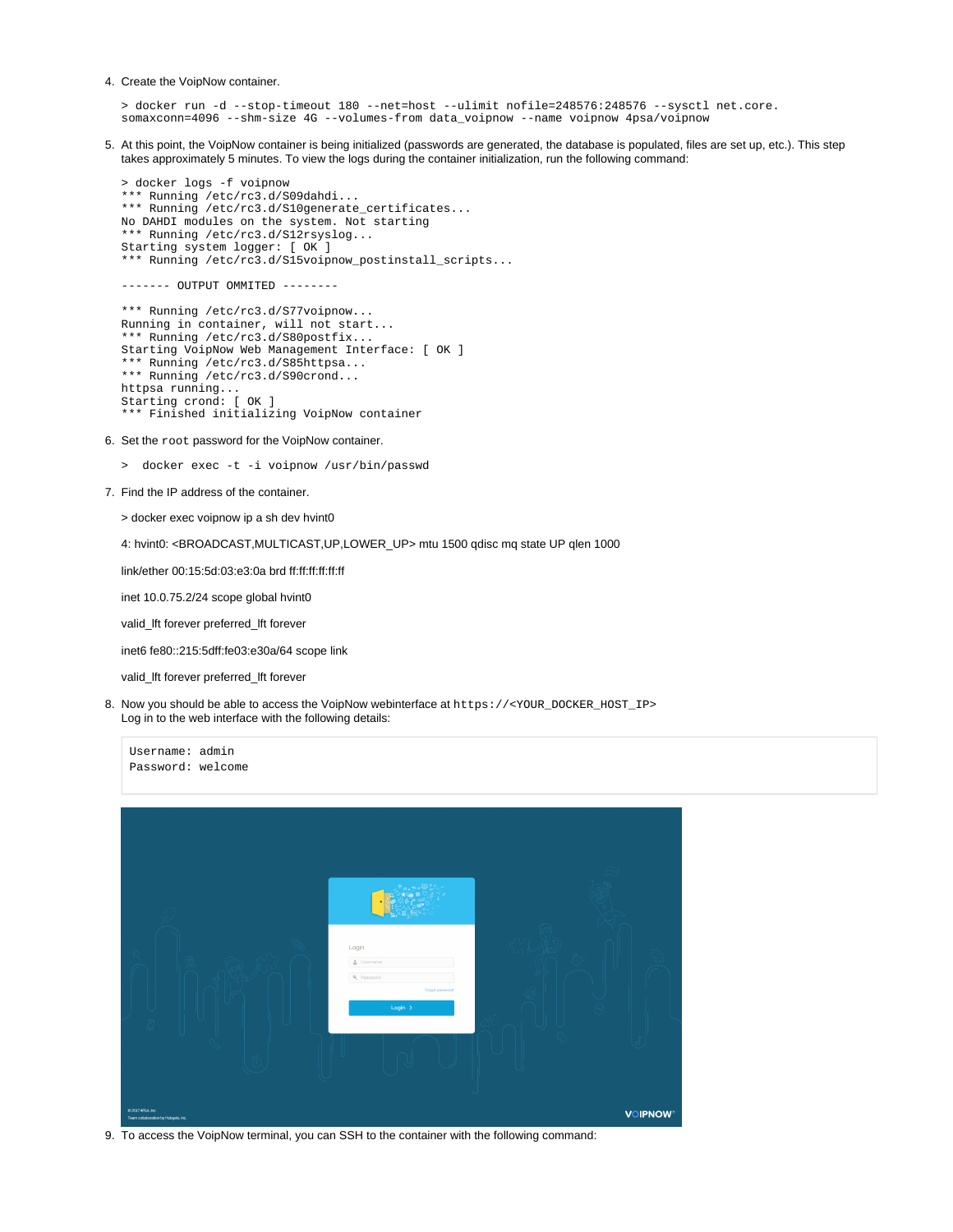## <span id="page-3-0"></span>**MacOS**

In order to set up VoipNow under Docker on a macOS machine, please follow the steps below.

Due to **[limitations](https://docs.docker.com/docker-for-mac/networking/#known-limitations-use-cases-and-workarounds)** of **[Docker for Mac](https://docs.docker.com/docker-for-mac/docker-toolbox/#the-docker-for-mac-environment)**, we will show you how to start a VoipNow container on your MAC using **[Docker Toolbox](https://docs.docker.com/toolbox/toolbox_install_mac/)**.

- 1. **[Install Docker Toolbox on macOS](https://docs.docker.com/toolbox/toolbox_install_mac/)** and start the Docker Quickstart Terminal application. In this terminal, you can execute Docker commands.
- 2. Download a VoipNow image from Docker Hub. In this example, we have downloaded the latest VoipNow image. You can find the list of VoipNow images on **[hub.docker.com](https://hub.docker.com/r/4psa/voipnow/tags/)**. Note that the tag name of the image corresponds to a specific **[VoipNow release](https://wiki.4psa.com/display/VNDOCS30/Release+Notes)**.
	- # docker pull 4psa/voipnow
- 3. Create the data container which will retain important VoipNow files. In the future, you will be able to update your Docker image while retaining existing data.
	- # docker create --name data\_voipnow 4psa/voipnow
- 4. Create the VoipNow container.

docker run -d --stop-timeout 180 --net=host --ulimit nofile=248576:248576 --sysctl net.core.somaxconn=4096 --shm-size 4G --volumes-from data\_voipnow --name voipnow 4psa/voipnow

You can adjust the parameters according to your preferencese:

| <b>Parameter</b>                               | <b>Observation</b>                                                                                                                                                                                                                                                                                                                                                                                                                                                                                  |
|------------------------------------------------|-----------------------------------------------------------------------------------------------------------------------------------------------------------------------------------------------------------------------------------------------------------------------------------------------------------------------------------------------------------------------------------------------------------------------------------------------------------------------------------------------------|
| $-$ stop-<br>timeout<br>180                    | When stopping a container, by default, docker waits 10 seconds for container to exit. After this time expires, docker will send<br>SIGKILL to container. Increase stop timeout to 180 seconds to allow services to shutdown properly.                                                                                                                                                                                                                                                               |
| net=host                                       | For testing purposes, we will start VoipNow docker container attached to Docker host network. This will simplify the initial setup<br>of container as you don't have to configure VoipNow in order to run with NAT, but will also limit your machine to a single<br>VoipNow container. For more details, see Docker container networks. Under the hood, VoipNow docker container will use<br>network stack of VirtualBox virtual machine created by Docker Toolbox which runs Docker Engine Daemon. |
| volumes-<br>from<br>data_voip<br>now           | Use your data container, in this example data_voipnow.                                                                                                                                                                                                                                                                                                                                                                                                                                              |
| $-$ -name<br>voipnow                           | Name of your docker container.                                                                                                                                                                                                                                                                                                                                                                                                                                                                      |
| $--$ ulimit<br>nofile=24<br>8576:<br>248576    | Increase defaults limits of your container.                                                                                                                                                                                                                                                                                                                                                                                                                                                         |
| --sysctl<br>net.core.<br>somaxconn<br>$= 4096$ | Increase the number of incoming connections.                                                                                                                                                                                                                                                                                                                                                                                                                                                        |
| $--$ shm $-$<br>size 4G                        | Configure the shared memory.                                                                                                                                                                                                                                                                                                                                                                                                                                                                        |

5. At this point, the VoipNow container is being initialized (passwords are generated, the database is populated, files are set up, etc.). This step takes approximately 5 minutes. To view the logs during the container initialization, run the following command:

# docker logs -f voipnow

- \*\*\* Running /etc/rc3.d/S10generate\_certificates...
- No DAHDI modules on the system. Not starting
- \*\*\* Running /etc/rc3.d/S12rsyslog...
- Starting system logger: [ OK ]

<sup>\*\*\*</sup> Running /etc/rc3.d/S09dahdi...

<sup>\*\*\*</sup> Running /etc/rc3.d/S15voipnow\_postinstall\_scripts...

<sup>-------</sup> OUTPUT OMMITED --------